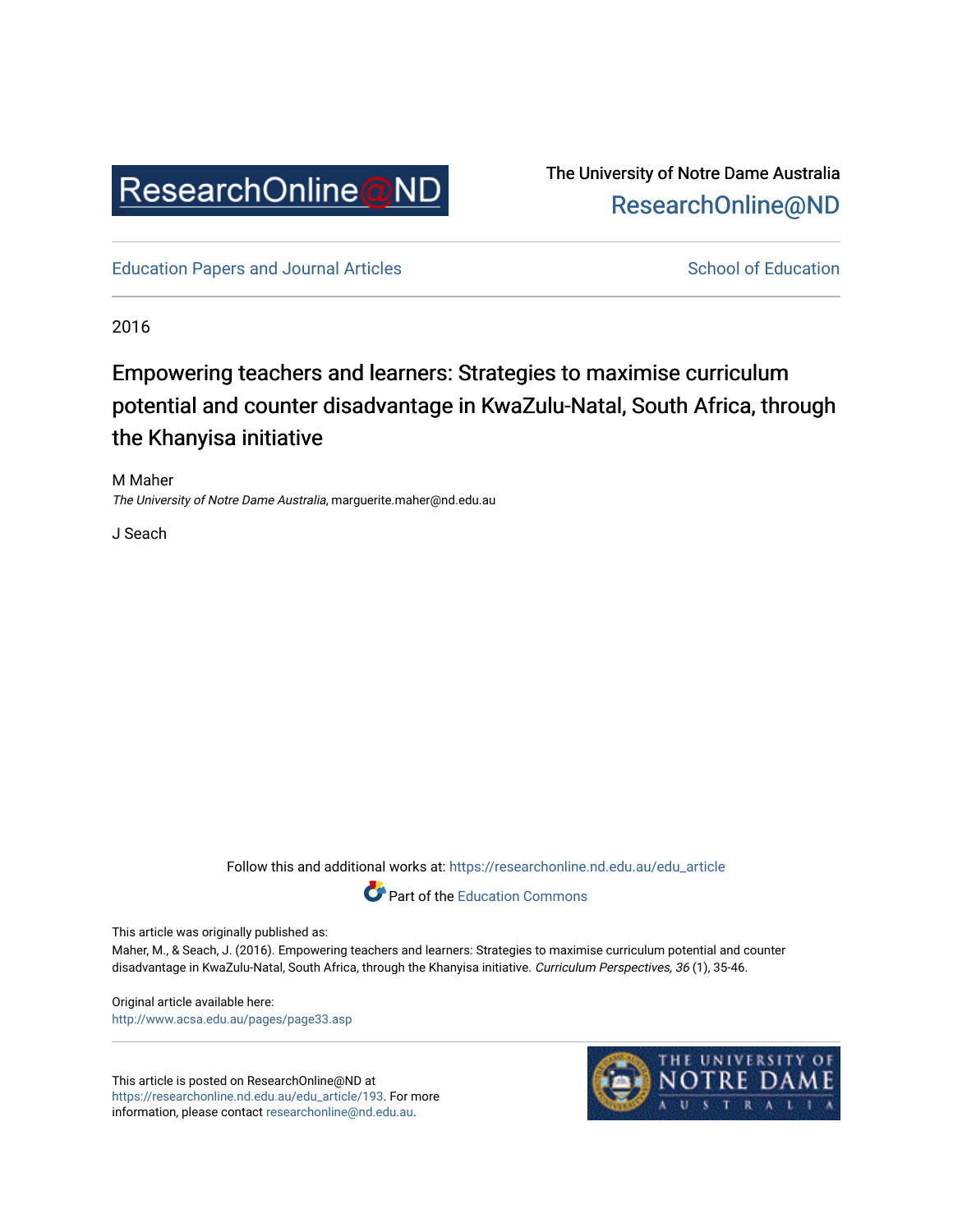© Australian Curriculum Studies Association Inc.

Reproduced in Research Online with permission.

Maher, M., and Seach, J. (2016). Empowering teachers and learners: Strategies to maximise curriculum potential and counter disadvantage in KwaZulu-Natal, South Africa, through the Khanyisa initiative. *Curriculum Perspectives, 36*(1), 35-46.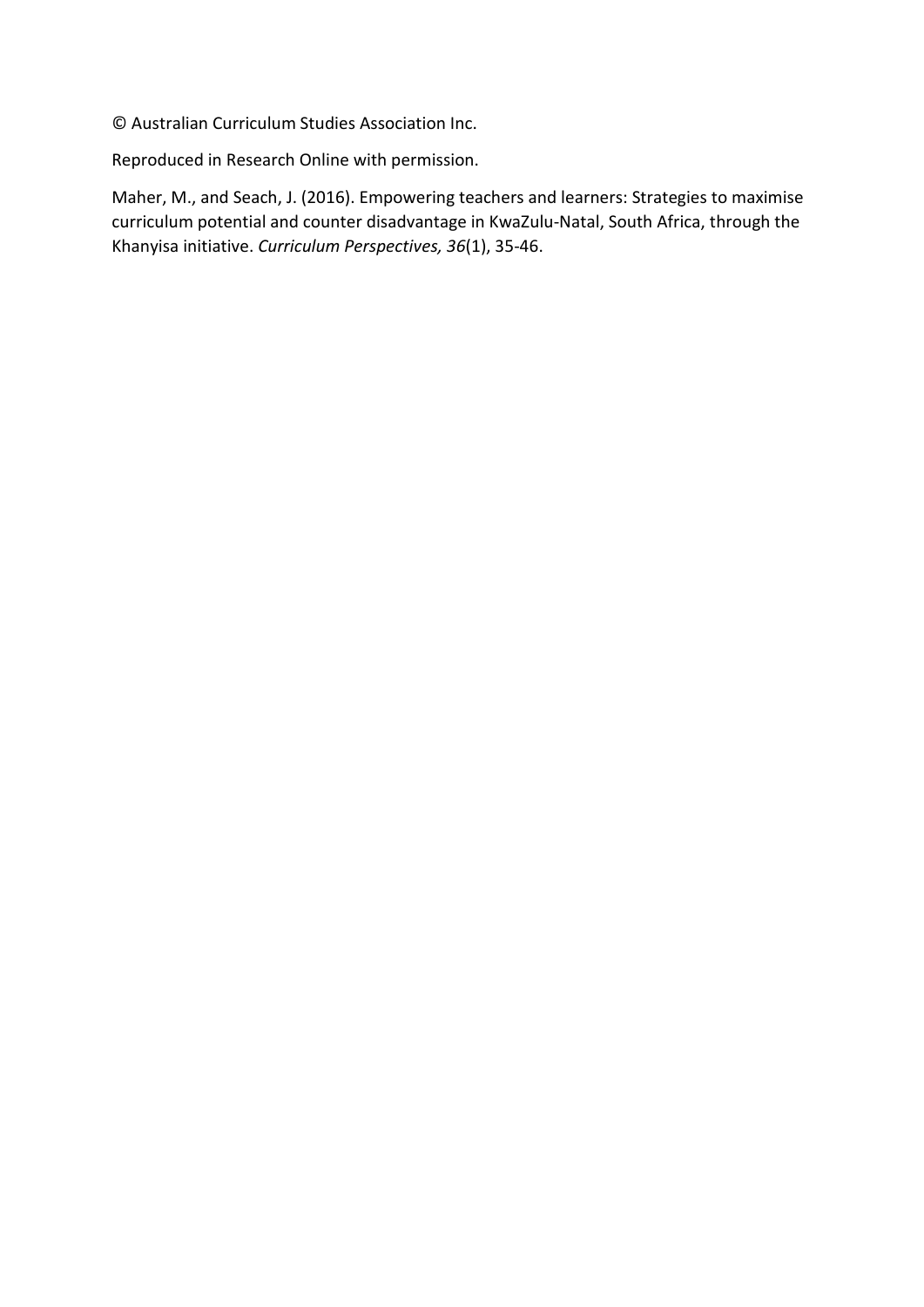# Empowering teachers and learners: Strategies to maximise curriculum potential and counter disadvantage in KwaZulu-Natal, South Africa, through the Khanyisa initiative

#### *Marguerite Maher and Julie-Anne Seach*

#### **Abstract**

THIS PAPER FIRST provides a discussion on disadvantage and what that means in an educational context. It then proposes a theoretical conceptualisation of curriculum highlighting that curriculum advantages some learners more than others on several levels. Finally, discussion then turns to an evaluative study of an initiative that is ongoing in KwaZulu-Natal, South Africa, involving disadvantaged learners and their teachers in under-resourced schools. Key findings from the study include effective ways the initiative found (a) to assist teachers in disadvantaged schools to keep abreast of changes to curriculum; (b) to empower teachers to promote their learners' capacity to access the physical science, higher level mathematics, and the business studies curriculum; and (c) to support learners to substantially increase their grades in what they term 'the killer subjects'. This paper has a strong focus on mathematics as it is here that there have been the most marked increases in learners' grades. These outcomes in turn have allowed learners to escape from the poverty trap and the disadvantage in which they had been situated.

#### **Disadvantage in several guises**

#### **Meeting the Hydra**

At present, there is debate over the thinking and skills focus of the 21st century and what is seen as the neglect of knowledge (Donnelly & Wiltshire, 2014). This comes at the same time as the search for new perspectives — in understanding how students learn, quality teaching practices, and the role that disadvantage plays in preventing students from rising above poverty. The evaluation of an initiative known as 'Khanyisa' (Lighting up learning) discussed in this paper, looked at ways to improve student outcomes in mathematics. It was conducted in the disadvantaged schools of the KwaZulu-Natal in South Africa. While the study itself was localised, it has strong implications for teacher expertise and the knowledge gained from the curriculum.

According to Bloch (Singh & Steyn, 2013), South African students not only perform poorly in international tests, but within South Africa more than half of students leave school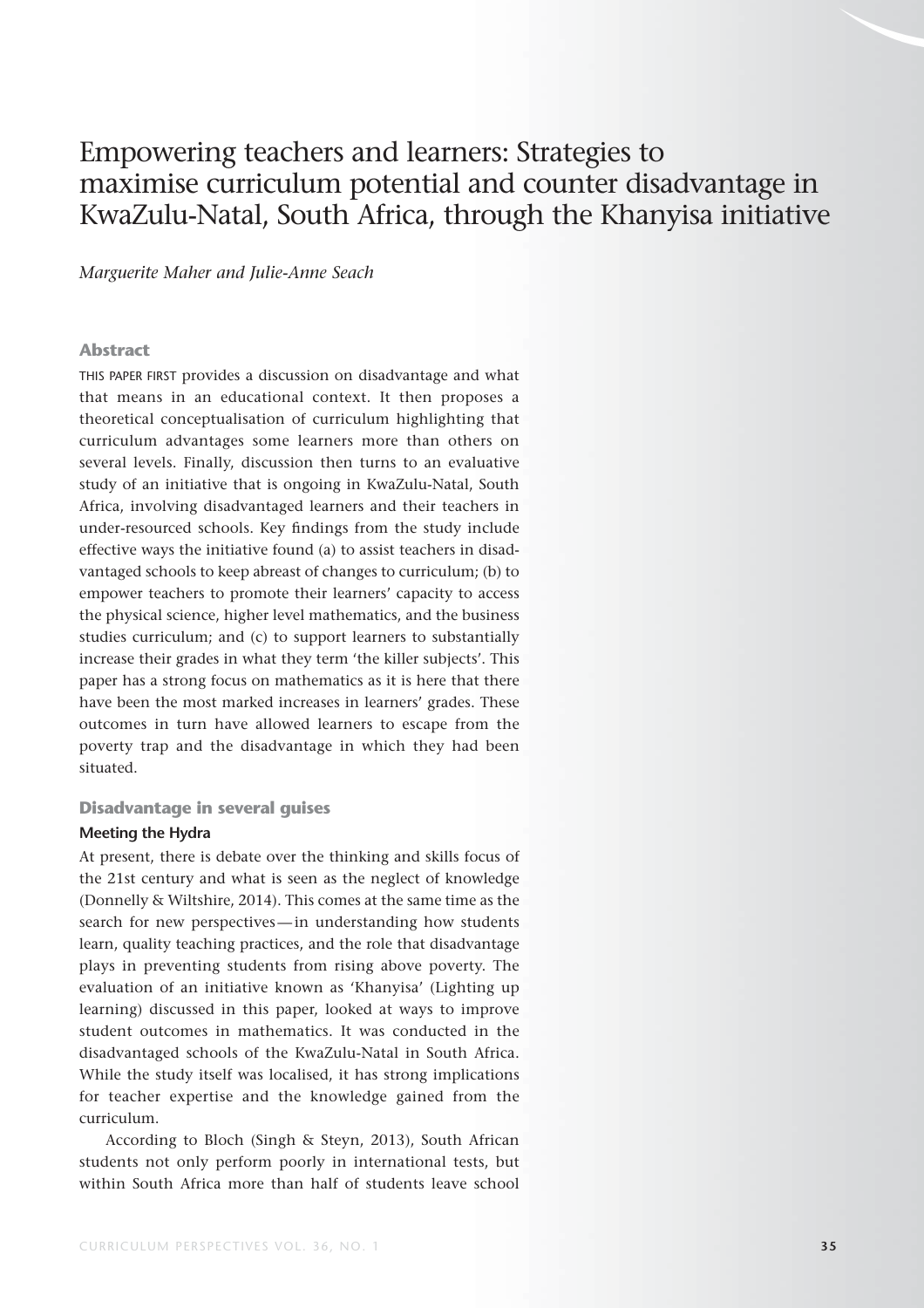before matriculation and fewer than 12 per cent of black students go on to university. The underresourced schools are frequently dealing with serious problems — students affected by family factors such as poverty, sickness, the loss of a parent through HIV/AIDS; environmental factors such as drug and alcohol abuse, gangsterism and violence; and school factors such as teen pregnancy and bullying (Singh  $&$  Steyn, 2013). In addition, a deficiency in the number of teachers studying mathematics and the 'teacher-proofing' of the curriculum has acted to de-professionalise teachers and resulted in a lack of curriculum content knowledge as well as pedagogic skills (Msibi & Mchunu, 2013). The interweaving issues of disadvantage, social justice and inequality come into play here, because to be disadvantaged, or advantaged, is to be affected by a complex raft of factors that contribute to the health, wellbeing and dignity of communities and the individuals within them, and the failure to thrive is often not a choice.

Disadvantage, and advantage, can be defined in absolute or relative terms that are linked to levels of: (a) poverty, which may be broadly described as an income inadequate to provide necessities such as adequate food or shelter; (b) deprivation, through a lack of the resources considered essential to maintain the minimum acceptable standard of living in one's society; and (c) social exclusion through the inability to participate (Montoya, 2014). Within these domains are issues of health, safety and welfare which impact a person's living standards. These form a deeper picture of what it actually means for a person to be disadvantaged or advantaged.

Understanding the theories, practices and attitudes behind the realities faced by disadvantaged individuals can help to overcome disadvantage (Healy & Powell, 2013). However, an academic paper can seldom capture the depth and breadth of disadvantage. When seen through the lens of postapartheid South African schools, for example, Nussbaum's (2000) capabilities approach to defining disadvantage highlights the problems faced in the everyday lives of many students and their teachers. These capabilities include the capability of living a life that is not prematurely cut short; the ability to have bodily health and integrity; the ability to think, reason, imagine and express; to not be ruled by fear or anxiety; to plan for one's own good; to live as a social being and show concern for others; to live in relation to the natural world; to laugh and play; and to participate in political processes that influence

one's own life. Consider again the issues faced by a student who faces the burdens of poverty, a home-life disrupted by sickness or the threat of violence from gangs, as well as well as bullying. Survival becomes a much greater focus than seemingly irrelevant school lessons. Unfortunately the educational response often extends inequity through a lack of curricular justice to the most disadvantaged students (Connell, 2012).

Clearly it is not possible to give one simple, immediate solution to such a complex problem, since the factors which affect disadvantage can arise through any number of circumstances but may also span generations. While some solutions to disadvantage — such as access to health care or unemployment benefits — have an immediate impact, others may require significant time before results can be seen.

Poverty, deprivation and exclusion are often all-encompassing problems, affecting thoughts and emotions, immediate and long-term health, and wellbeing now and in the future. In this, disadvantage is like the many-headed serpent, the Hydra, which Hercules faced in his second labour. If one head was cut off, two grew in its place. It was only when all the heads of the Hydra were cut off that the monster was finally slain. It is essential, therefore, to tackle disadvantage from every perspective. In this paper, findings from a study which took place in KwaZulu-Natal will highlight the issue of disadvantage and education and will be addressed through the lens of curriculum and the current socio-political moment within which the study took place.

#### **Educational disadvantage**

The frequently perceived role of education is to provide opportunities for students to fulfil their potential. However, far from doing this, education can be a formidable force driving social selection (Connell, 1993). Socioeconomic status (SES) can affect end of school results significantly, creating disparity in education between high and low SES students (Organisation for Economic Co-operation and Development [OECD], 2013). Some countries, however, are able to narrow the achievement gap better than others, with students showing a resilience that allows them to perform better than SES would suggest. For example, the French solution to the problem of disparity in mathematics achievement by developing the mathematic skills and problemsolving abilities of early school learners — has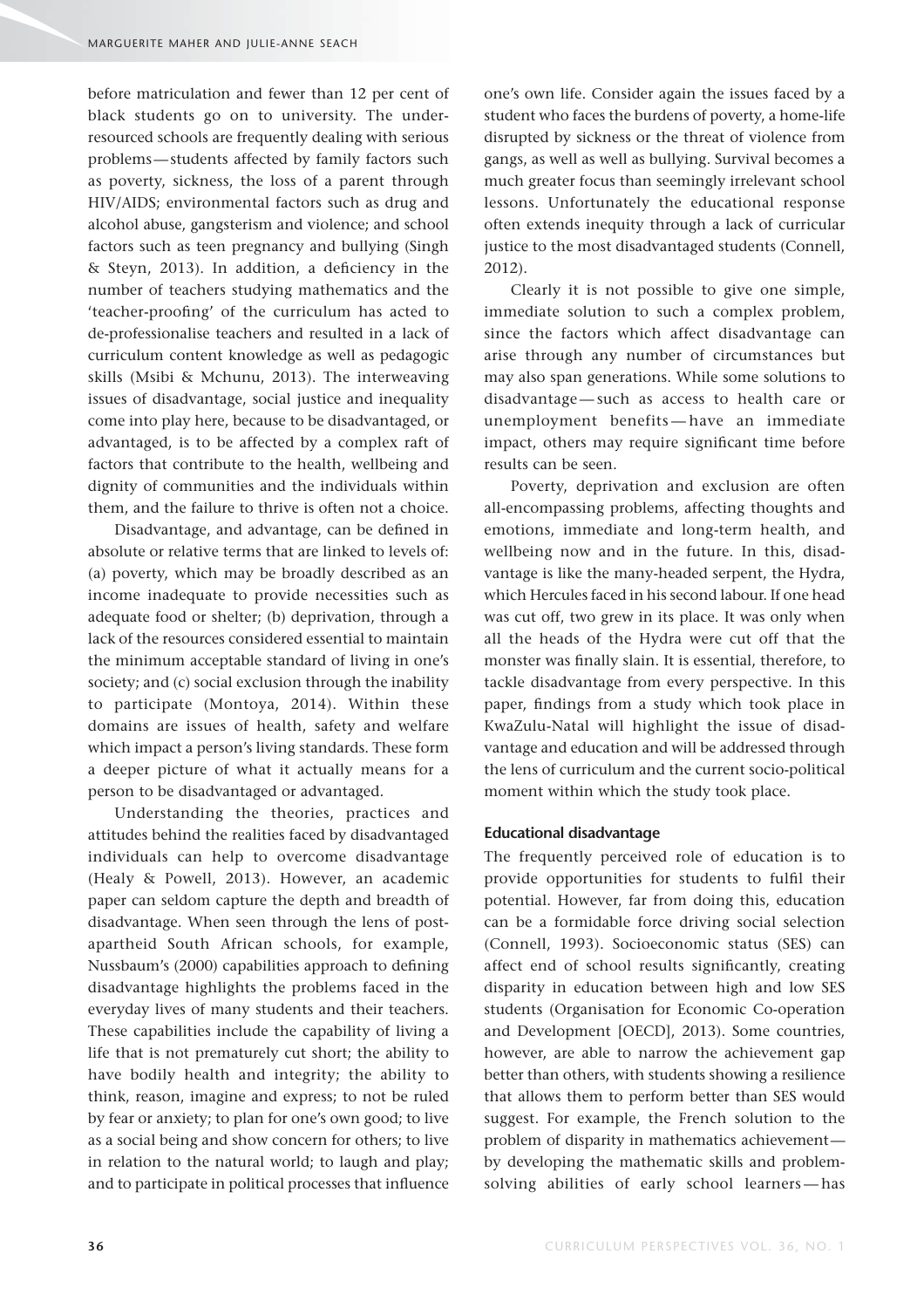met with success in the international Trends in International Mathematics and Science Study tests (Fowler & Poetter, 2004).

# **Disadvantaged learners and learning: Teacher efficacy**

Success in learning is influenced by a range of complex, intersecting factors that extend beyond the broad categories of demographics. Some teaching practices, for example, suit students better than others, and teachers' attitudes can affect their students' motivation. These teaching practices and attitudes can in turn be affected by factors such as school size, teacher qualification and SES (Webster & Fisher, 2003).

Some theories endeavour to explain why educational achievement among students varies according to socioeconomic background, emphasising home life as a factor. For example, language deficit theory contends that students from lower SES backgrounds are disadvantaged compared to their middle-class peers (Aliakbari & Jamalvandi, 2010). Another is that students whose home language is different from the language of instruction will be disadvantaged. In South Africa, "… households are characterised by a lack of learning materials and educational toys, [and] high rates of parental illiteracy" (Vally, 2012, p. 624). Specifically, it should be noted that "poverty remains race bound with the vast majority of poverty existing amongst black South Africans" (Collins & Millard, 2013, p. 70). Education in South Africa does not adequately take cognisance of the needs of the country, specifically in relation to disadvantaged youth (Favish & Hendry, 2010). These views are supported by the OECD  $(2013)$  findings on SES linking to achievement, specifically in mathematics and physical science.

Research consistently finds that teacher expectations of their students' higher-order cognitive skills are often linked to SES factors, affecting the type of curriculum instruction given (Torff, 2014). In other words, while the written curriculum may endeavour to reduce disadvantage and champion social justice and equity, the enacted curriculum may, in fact, preserve social barriers.

Hattie's (2012) work, where he extrapolated the data from hundreds of studies including thousands of children, concludes that by attributing the lack of student success to external factors such as poverty, educators often develop deficit thinking where they believe that they cannot change the lives of their students. However, Hattie's work demonstrated that what teachers do in the classroom can and does lead to improved outcomes for students. Key findings of the current study harmonise with Hattie's (2012) views and are discussed later.

### **Disadvantaged learners and learning: The mathematics curriculum**

In a number of countries, the study of mathematics at an advanced level is declining and the number of students studying mathematics at university is decreasing, with proportionally fewer students at school and university studying science, engineering and technology (Commonwealth Scientific and Industrial Research Organisation, 2008). This was the case in the context of the current study where curriculum changes saw increased numbers of high school students selecting lower level mathematics that did not lead to the study of mathematics at tertiary level.

This naturally has some significant implications. A student's performance in secondary school leaving examinations has direct bearing upon their pathways after school, including work prospects and access to tertiary education (Fowler & Poetter, 2004). A decline in the number of students studying mathematics at university in general, and lower numbers of women in particular, would be expected to correspond with a decline in the number of those able to teach mathematics, and a vicious circle created with ever decreasing numbers studying mathematics, adversely affecting stores of knowledge, science, business, agriculture and industry.

As discussed, a number of factors influence learning success. Specifically in relation to mathematics and science, Kelly (2007) found that students with weaker skills were less likely to be engaged, thus setting the stage for a cycle of reduced achievement. Students' interest in mathematics is also influenced by their fear of failure, their self-efficacy beliefs and their mastery goals. Additionally, students' confidence and their disposition toward mathematics may be influenced by the learning environment they encounter, with teacher expertise also linked to student mathematics achievement (Mistretta, 2004).

Demographics do influence students' academic success. One of the difficulties disadvantaged students face is that when education is culturally bound to particular values and behaviours, any child outside those normative values faces a culture clash that can impede their personal success within 'the system'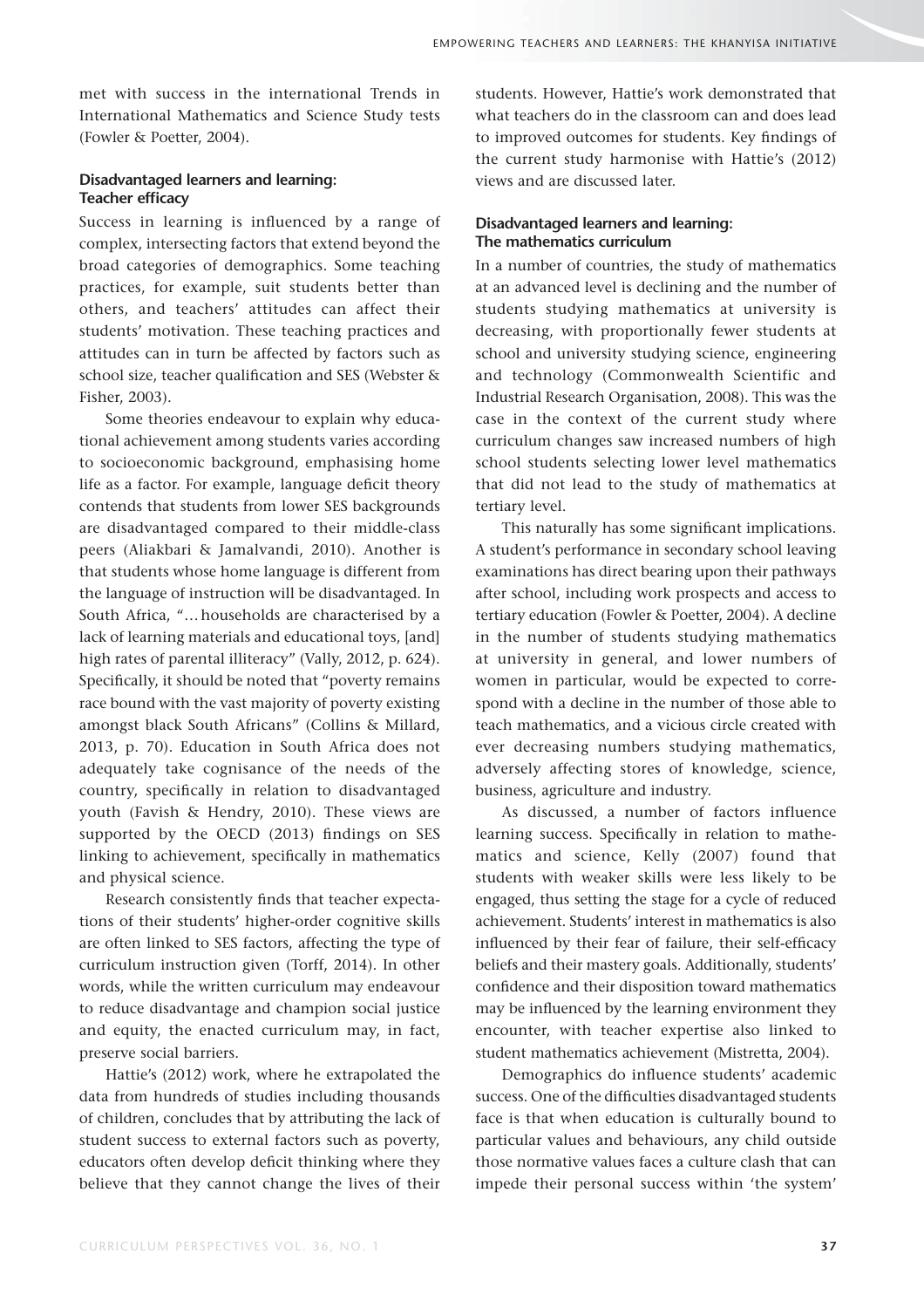(Vally, 2012). Since certain practices are embedded within culture, some practices within schools privilege and empower some students, while creating barriers for others (Sharp, 2012). This forms a part of the hidden curriculum which emphasises the rules, norms and characteristics a student is expected to acquire in order to succeed (Anyon, 1980). If a disadvantaged student's habitus is not aligned with that of their educational setting, the barriers they face may be an additional source of disadvantage.

Jorgensen and Niesche (2008) indicated that practices in the teaching of mathematics acknowledge and value some aspects of culture while denying others. For example, the cultural mores which differ in the interactions between mother and child in lower-class and middle-class homes are reflected in textbooks and classroom practices (Cooper & Dunne, 1999; Cooper & Harries, 2005). Often, mathematics is given a linear, more superficial treatment for students who are seen to have lower ability, rather than deep, rich learning that connects topics both within and beyond mathematics, thus generating a complex schema of thought. Visible pedagogy, through the use of explicit teaching, and discussion of mathematical concepts rather than the completion of practice exercises have been shown to improve the learning of disadvantaged students (Fowler & Poetter, 2004). The enacted curriculum is, therefore, an element of equity in education, as the type of thinking and conceptual understanding students encounter have the potential to transfer them from a position of meeting targeted basic skills to the realms of mathematics and higher order thinking.

A significant, positive relationship between teachers' mathematical knowledge and student achievement has been found (Hill, Rowan & Ball, 2005). Teacher effectiveness is linked to their knowledge of content matter and to their understanding of the concepts they teach (Stevens, Aguirre-Munoz, Harris, Higgins & Liu, 2013). Teachers with deeper understanding are able to develop a better explanatory style and provide students with appropriate questioning, examples and paradigms. Given that many of the teachers involved in the current study were underqualified in mathematics and physical science, providing content knowledge together with pedagogical content knowledge was crucial.

It is vital, therefore, that teachers have the necessary mathematical expertise to improve student learning (Sood & Jitendra, 2007). Pedagogic practices that motivate and inspire students not only foster improved academic standards in general, and mathematic standards in particular, but they may also help to address the issues of student attrition and dropout rates in high school associated with poor motivation. The current study which focused first on mathematics and then expanded to physical science and business studies, found these practical elements pivotal to success in the three curriculum areas.

#### **Links to the current study**

With the literature as discussed forming the backdrop, three elements were particularly pertinent to the current study: effects of poverty; under-qualified teachers with scant curriculum knowledge; and the enormous gains made by learners engaged in the initiative. Combined, these three elements worked to cut several heads off the Hydra simultaneously, which led to enhanced outcomes for learners from under-resourced schools. This is described next in this paper.

# **The Khanyisa (Lighting up learning) initiative**

In an effort to counter inequities and ongoing lower achievement of learners in rural previously disadvantaged and currently still under-resourced schools, the Khanyisa (Lighting up learning) initiative started in 2009 when the changes from outcome-based education (OBE) to a national curriculum and assessment policy statement (CAPS) were under development. Teachers in a well-resourced, advantaged school situated in Pietermartizburg KwaZulu-Natal, instituted a programme with several complementary components. The first iteration comprised a cohort of 20 teachers from previously disadvantaged schools (referred to as Khanyisa schools) in the rural areas beyond Pietermaritzburg who attended professional development sessions in mathematics at the advantaged school once every nine days to fit into the school timetable. These teachers are referred to as the Khanyisa teachers. The initiative provided the well-qualified teachers at the advantaged school with the opportunity to cover the whole curriculum, including new content within the CAPS curriculum as it became available, and to link it to pedagogical content knowledge. In the intervening days, Khanyisa teachers went back and put theory into practice and had the opportunity nine days later to share and discuss queries or problems they had encountered. That was six years ago.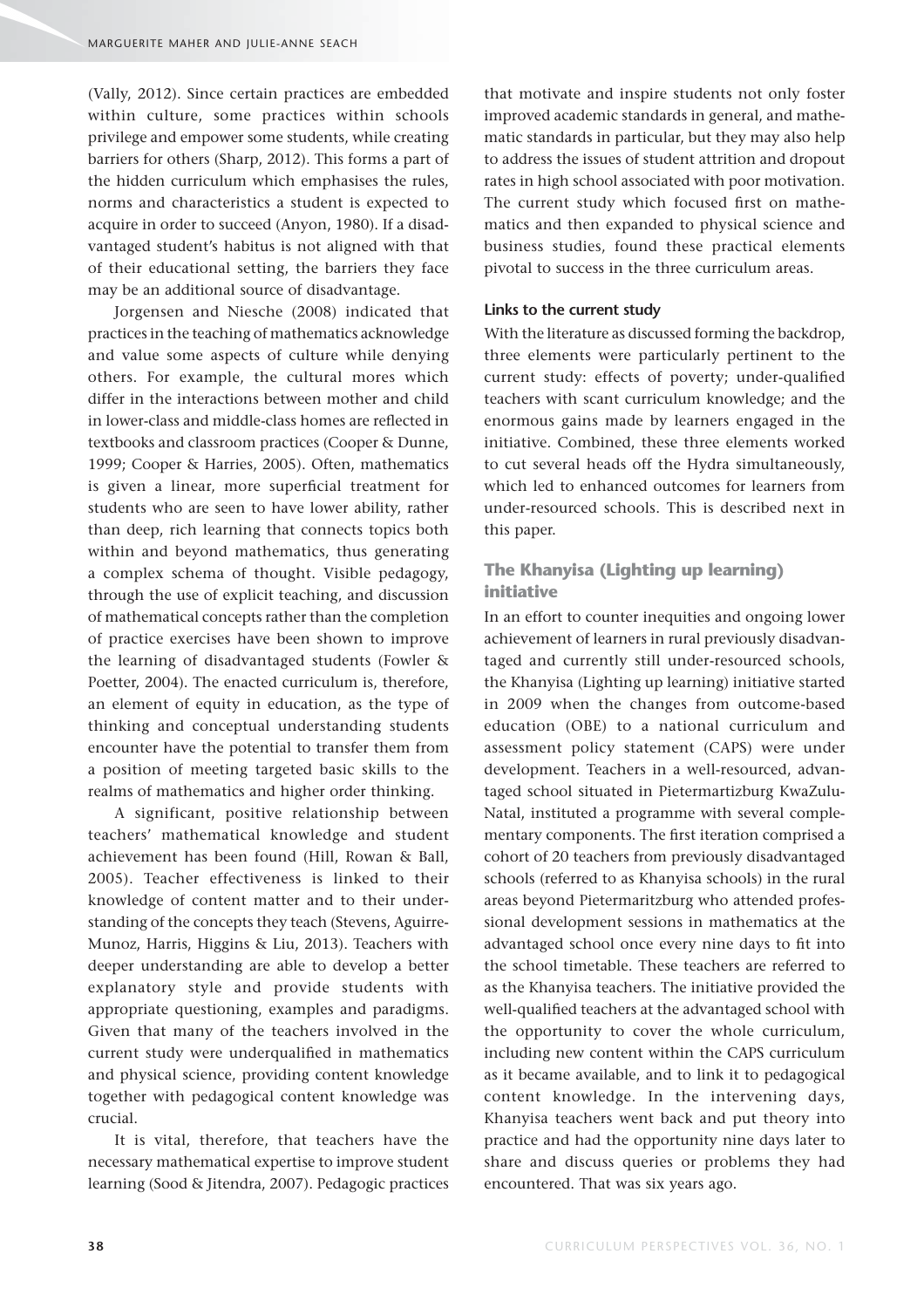At end of that first year of that two-year programme, Khanyisa teachers requested that revision lessons for their learners be provided by the Khanyisa project coordinator and facilitator. Funding was secured and direct teaching of Khanyisa learners by teachers in the advantaged school began and has continued in subsequent iterations of the programme. The initial revision sessions ran for one year on Saturdays and while improvement in learners' achievement was incremental, the project coordinator realised that if the learners could have two years of input, the improvement was likely to be more marked.

By the end of 2010, the project coordinator had forged a path with mathematics and consequently the programme was able — with additional funding — to be expanded to include business studies and physical science teaching sessions. With the expansion of the programme, Khanyisa learners come to the advantaged school for six out of nine Saturdays each term (two for each subject area) for two full years — their Grade 11 and 12 years. An unlooked-for advance has been the pupil-driven peer-tutor scheme. When there were insufficient Khanyisa teachers attending Saturday sessions to provide one-on-one assistance that learners needed, boys from the advantaged school committed to fulfil this role as peer tutors.

The researchers were looking for components of the Khanyisa programme that would lead to significant improvement in learners' achievement but that would benefit not only the students and teachers from the Khanyisa schools but also those from the advantaged school. These needed to be practical and sustainable considering details such as food and transport costs and sustained support from volunteers.

In order to have a comprehensive and insightful understanding of the findings in the current study, it is necessary to understand the context within which the current study took place.

# **Context of curriculum in the current study**

In South Africa, between the release of Mandela in 1990 and 1994, laws allowing for racial integration of schools were promulgated, and such integration began to occur. The first free and fair elections in South Africa took place in 1994 with the African National Congress (ANC) becoming the ruling party. Major reconstructing followed. Schools were racially integrated by law, although many 'black' schools remained 'black'. The disparity between 'black' and 'white' schools is highlighted by qualification of teaching staff. The number of secondary teachers teaching mathematics with no formal training in the subject was 68 per cent in contrast to 6 per cent in 'white' schools (Department of Education, 2001). The 19 different departments of education with different curricula were restructured to have nine provincial departments of education and one national department. The newly-formed National Education Department focused primarily on a more equitable redistribution of resources, the deracialisation of education, and the development of educational policy. The inequitable curricula had continued, however, and when the ANC took over in 1994, it felt compelled to move quickly to address the curriculum issue. A priority remained to maintain high standards in the previously advantaged (mostly 'white') schools and to bring previously-disadvantaged (mostly 'black') schools up to that level. Every effort was made not to allow all education to even out at the lower levels experienced in previously disadvantaged schools. Government therefore concluded it would be preferable — since it was effecting a complete overhaul of the education system — to implement OBE as the best way to accomplish this.

The ideal with the implementation of OBE in the form of *Curriculum 2005* (Department of Education, 1997) was to emancipate the majority of learners who had not been well-served in the past. It was posited that by introducing OBE, by 2005, "doors of opportunity may be opened for people whose academic or career paths have (previously) been blocked" (Van Wyk & Mothata, 1998, p. 4).

# **Outcomes-based education implementation challenges**

Overcrowded classrooms and insufficient resources coupled with the dominant oral tradition of African culture meant that in practice extensive use was made by teachers in under-resourced schools of chanting, referred to by them as the choral method. This is the practice where the teacher provides the information to be learnt in short sentences or phrases which are repeated by the whole class, chanting the words until they can be repeated verbatim. Berry (2006) pointed out that inquiry learning pivotal to OBE was unlikely to occur "in classrooms where recitations are the norm and where the teacher and classroom texts are considered to hold the key to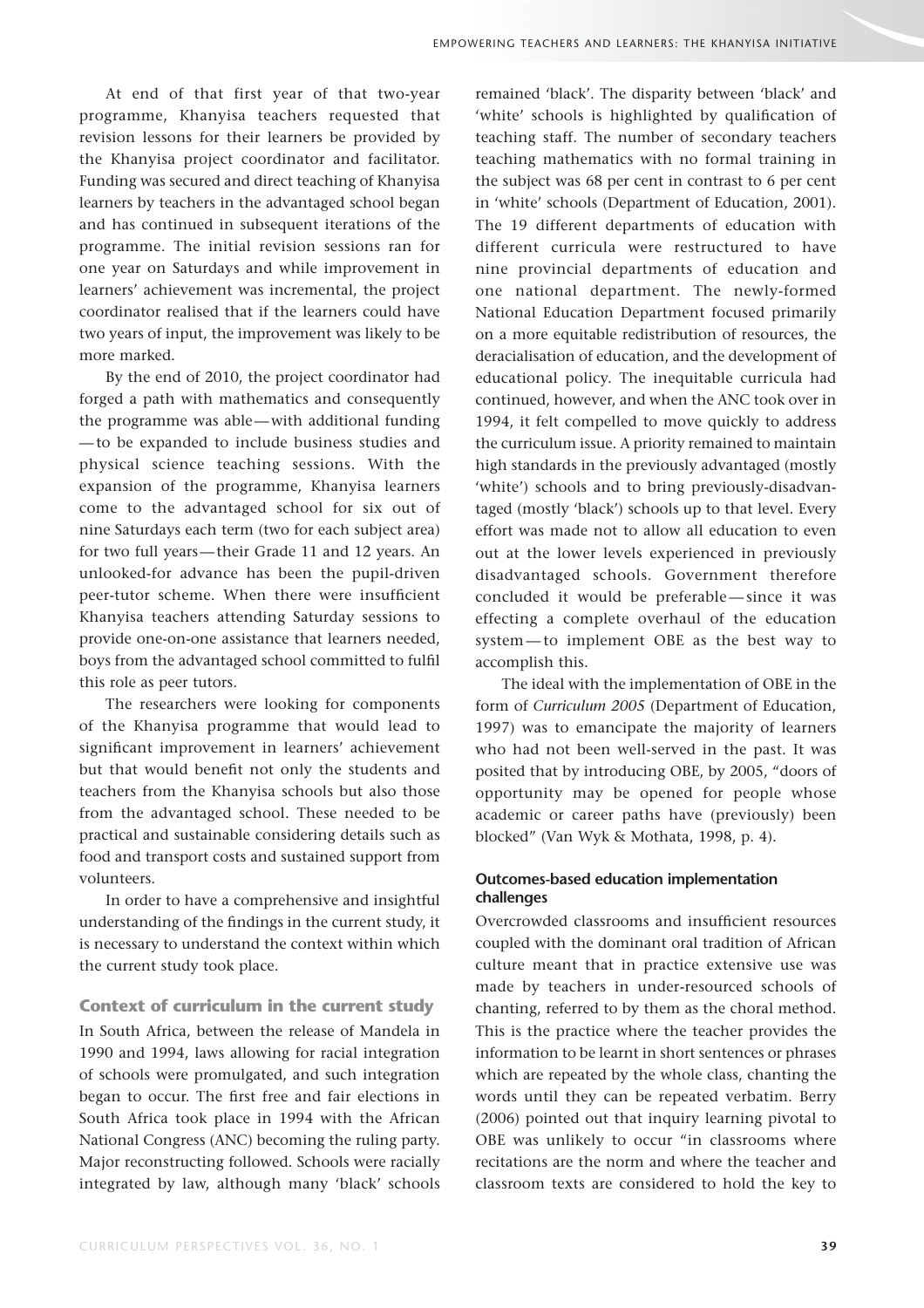knowledge" (p. 500). The choral method tended to lead to one type of learning only, seated in a transmission theory of education.

Soon after the implementation of OBE in 1997, the way it was implemented proved problematic. Jansen (1998) noted that the "language of OBE and its associated structures are simply too complex and inaccessible for most teachers to give these policies meaning through their classroom practice"  $(p. 323)$ . This led to teachers' self-efficacy being undermined as their curriculum content knowledge proved wanting — a key factor affecting learner achievement as discussed earlier (Anyon, 1980; Sharp, 2012).

Within the context of changes that were effected, as Cross, Mungadi and Rouhani (2002) pointed out, it was extremely difficult for new ideals to be realised because of the tensions inherent in any form of educational change. The ideals and philosophy need to be owned by the teachers in the classroom before there is any real change for students. Fullan (2003), notes that "most schools suffer from innovation overload" (p. 34) and that these innovations can collide. Nakabugo and Sieborger (2001) concurred, maintaining that many teachers found the paradigm shift to the postapartheid Grade 1–9 OBE curriculum very challenging as there was insufficient training to see it satisfactorily implemented.

Other forces factored in as well. The World Bank, the International Monetary Fund (IMF) and the Swedish International Development Agency (SIDA) became players in South African politics. Newly elected leaders relied on IMF, SIDA and World Bank advice and the power dynamic in their relationships did not always see the ideals of the newly elected government come to fruition (Brock-Utne, 2000; Pape, 1998). An example of the "intellectual recolonisation of the African mind" (Brock-Utne, 2000, p. 8) was the carefully calculated control exerted by the monetary powers that enforced, for example, the use of the most cost-effective textbooks if their money was to be used. These were invariably books already in print. "Consequently, production by African publishers was limited. Furthermore, little cultural input or re-examination of local knowledge regarding the curriculum content was being promoted, and few mother-tongue texts were available" (Maher, 2007, p. 79). The focus within the OBE curriculum was predominantly Western in content and approach, having the effect that there

was a disjuncture for many 'black' learners, as described by Jindra (2014) and Healy and Powell  $(2013)$ , leading to many finding it difficult to access the curriculum.

In summary, OBE "was a monumental failure" (Chisholm & Wildeman, 2013, p. 89), and it was officially abandoned in 2010, replaced with CAPS.

#### **Changes in curriculum**

One significant change over and above the move from OBE to CAPS, was a change to the mathematics curriculum which saw the introduction in 2004 of 'mathematics literacy' to meet the needs of learners entering secondary school with low levels of numeracy. Higher level mathematics, as opposed to mathematics literacy, leads to science, engineering and technology studies at tertiary level. The aims of the mathematics literacy curriculum are to promote the ability of learners to think quantitatively, to think spatially, and to use these skills in real life situations such as dealing with information in tables, graphs, diagrams and in text (Department of Education, 2003).

With the implementation of CAPS in 2010, the divide between mathematics and mathematics literacy became more entrenched, with the higherlevel mathematics curriculum including elements not previously found in the OBE curriculum, such as Euclidian geometry and probability. Many of the under- or unqualified teaches in under-resourced schools had never studied these aspects during their own schooling nor during their teacher training. Following international trends, as highlighted by Fowler and Poetter (2004), what occurred in South Africa was a mass migration of learners from mathematics to mathematics literacy. Of half-a-million learners sitting the matriculation (exit examination) each year, in 2008 there were 300,000 enrolled in the higher level mathematics; by 2011 this had decreased by 25 per cent (Department of Basic Education, 2011).

#### **The current study:**

# **Evaluation of the Khanyisa initiative Methodology**

There were several aims and areas of foci in the current evaluative study. The one reported in this paper is ascertaining to what extent the Khanyisa programme was meeting the needs of Khanyisa teachers and learners in the curriculum areas of mathematics, physical science and business studies.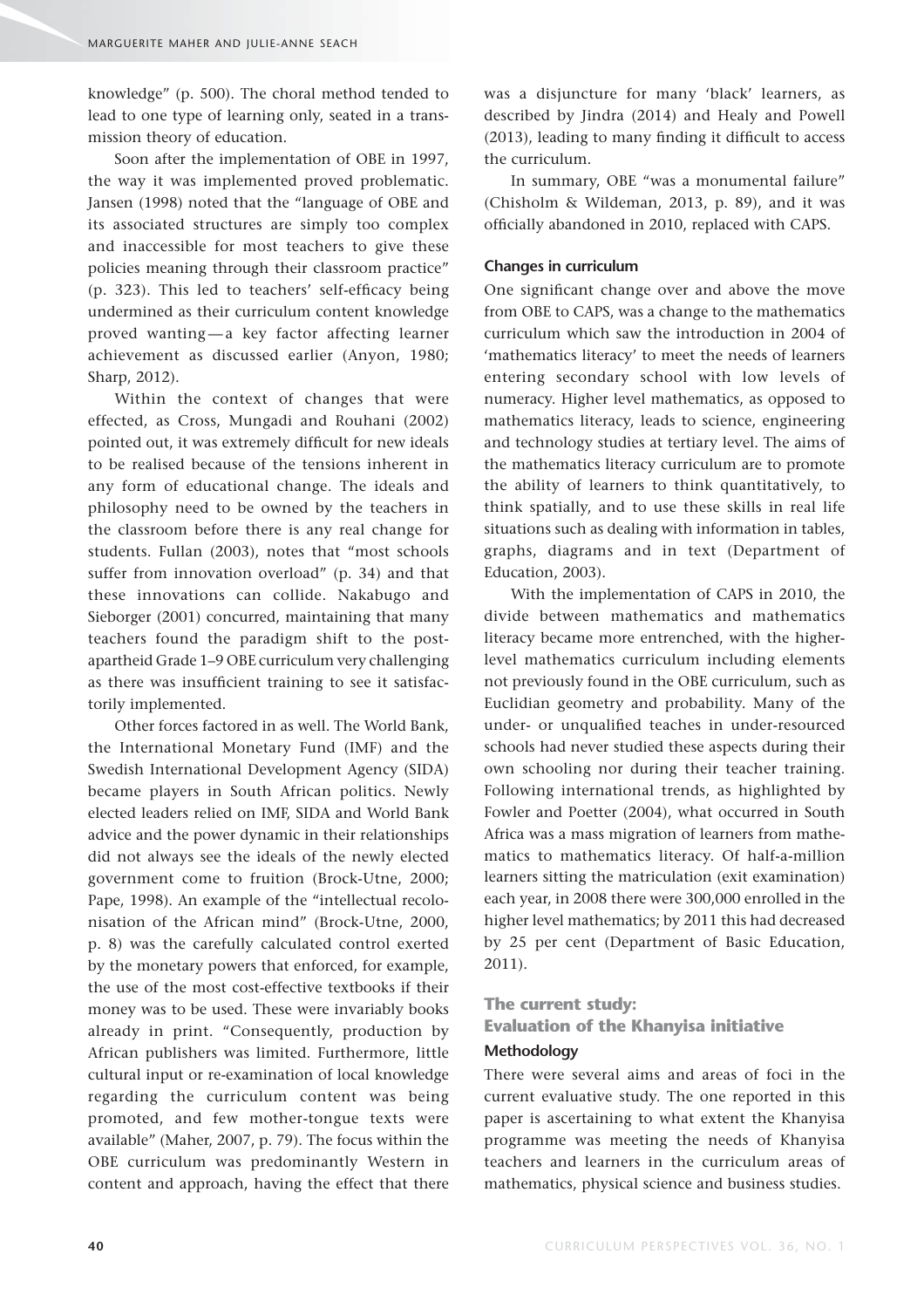The present research was a qualitative study in the paradigm of critical interpretivism which "takes the position that social and cultural phenomena emerge from the ways in which the actors in a setting construct meaning" (Schensul, 2012, pp. 75–76) but that this meaning is also related to the social and political context in which it occurs. Such research can uncover the implicit meaning, from one or more perspectives, in a particular circumstance. In the current study the "purpose [was] to understand the world or experience of another" (Ary, Jacobs, Sorensen & Walker, 2014).

This was an evaluative study and evaluation embeds the notion of judgement, whether one is referring to the subjective assessments people make informally during the course of their everyday lives, or whether one is referring to formal evaluation, such as specific inquiry. Cohen, Manion and Morrison (2011) note key features of evaluation: "answering specific, given questions; gathering information; making judgements and taking decisions" (p. 50). These authors note that educational evaluation is important in that it provides validation for improvements in educational policies and practices. In the current research, validation of practice and participants' experience provided a platform for decision making in the schools where the research took place and in the wider context as well.

#### **Ethical considerations**

The evaluator, one of the authors of this paper, is an Australian academic who has historical links to KwaZulu-Natal, who speaks isiZulu and is conversant with the current context of education in South Africa. Ethics approval was gained from the academic's university's Human Research Ethics Committee as well as from the Khanyisa Board. The scope and focus of the evaluative study was collaboratively determined by the Khanyisa teachers, teachers from the advantaged school involved in the initiative, and principals of disadvantaged schools whose teachers and learners were involved in the Khanyisa initiative. Participants were all over the age of 18 and the evaluator spent time visiting Khanyisa schools so she was known to participant learners and teachers. All knew that their input would serve to inform improvements to the Khanyisa initiative; it would not benefit any of them in any way — only subsequent learners and teachers taking part in future iterations. They were eager to contribute.

#### **Participants and methods**

Overall there were 25 participants drawn from all stakeholder groups. These comprised Khanyisa learners  $(n=18)$  noted as KL1 to KL18 in transcripts, Khanyisa teachers  $(n=2)$  KT1 and KT2, peer tutors (*n* = 2) PT1 and PT2, advantaged school facilitator  $(n=1)$  KF1, project coordinator and facilitator  $(n=1)$ PC, and a past peer tutor  $(n=1)$  PPT. Of these, 18 Khanyisa learners and two peer tutors took part in group interviews. The five adults took part in individual interviews. The Khanyisa Facebook site provided further data.

#### **Findings and discussion**

Learners from the rural Khanyisa schools encounter many disadvantages discussed in this paper which can negatively affect achievement: (a) they live in poverty (Montoya, 2014); (b) they experience cultural disjuncture with the curriculum (Jindra, 2014; Healey & Powell, 2013); (c) teaching practices frequently cause barriers to learning (Sharp, 2012);  $(d)$  teachers are under-qualified with superficial content knowledge (Stevens et al., 2013); (e) teachers' self-efficacy is under siege with ongoing changes to curriculum leading to low motivation and expectations (Torff, 2014); (f) learning and teaching is not taking place in their home language (Aliakbari & Jamalvandi, 2010); and (g) physical resources are problematic with schools having no science laboratories and overcrowding prevalent in classrooms with frequently 80 or more learners crammed into a relatively small space (Collins & Millard, 2013).

In the following section, extensive use is made of participants' own words. This is deliberate as it not only gives 'voice' to participants, it also provides excellent examples of the English levels of the Khanyisa learners and teachers, for whom English was a second, third, or fourth language.

#### **Teacher confidence in mathematics**

The interchange that follows between a Khanyisa teacher (KT1) and the researcher (R) illustrates several aspects discussed in the paper thus far.

- R: How did you get involved in Khanyisa?
- KT1: I was part of the first Khanyisa group of 20 teachers. I was selected. I don't know how we were selected. I was attending in 2009. I was appointed as a maths teacher at school.
- R: When you were first appointed, had you been teaching maths before?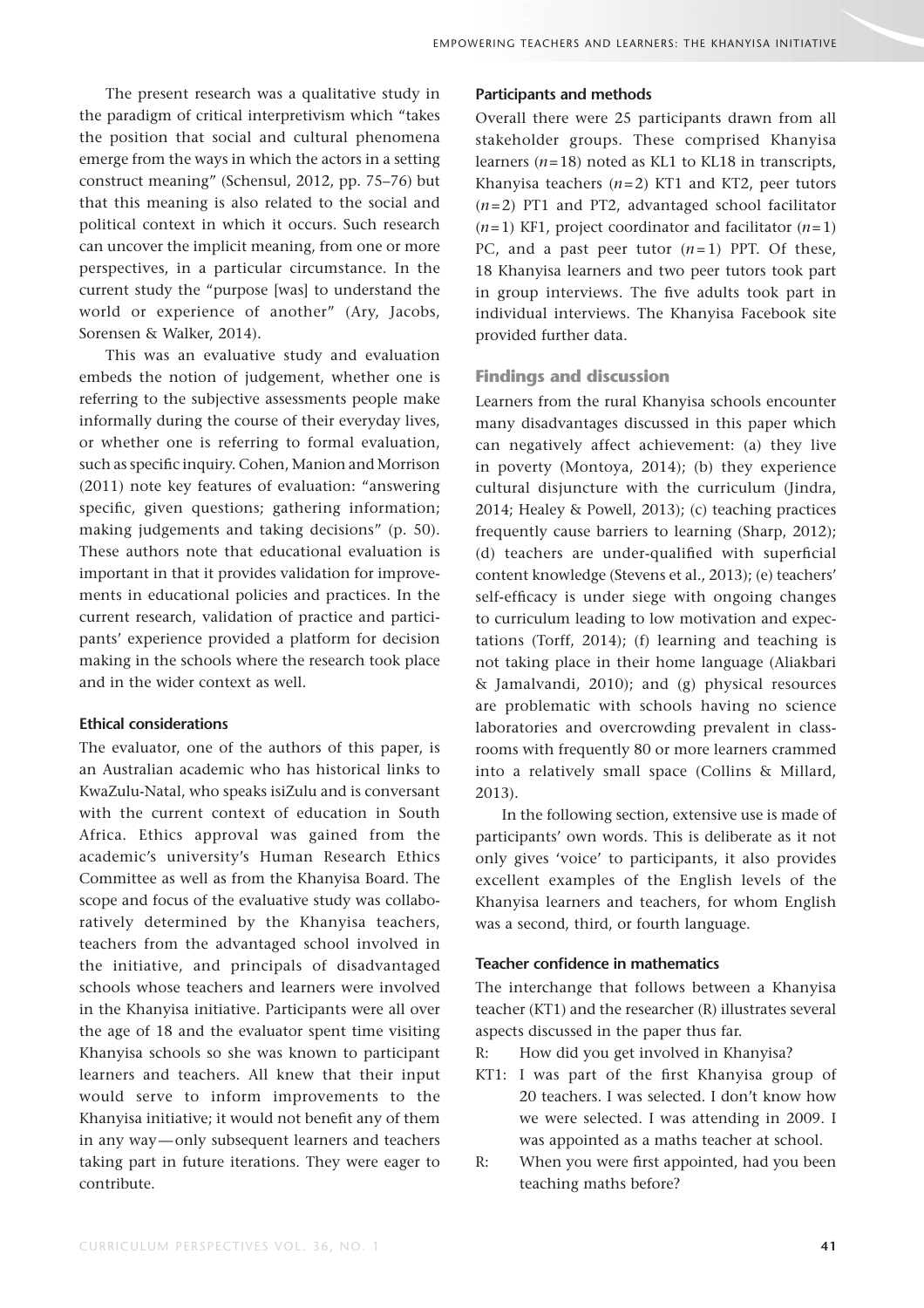- KT1: Eish! No. I had done a little bit maths at training college, but my maths knowledge, aibo! [disparaging exclamation] it was not good.
- R: How were you feeling about coming to the Khanyisa sessions?
- KT1: Scared. But I was empty. Because with maths, I am telling you, I was scared even to go to the class because I could not understand some of the chapters. Ja. So then I was involved here. We came every nine days. So we were going according to the syllabus. If we say we are going to teach THIS, then … [project coordinator] is teaching us THIS so we can teach the children.
- R: And now when you come?
- KT1: Now I feel part of the family. We enjoyed it. We were 20 and we enjoyed here because even though [project coordinator] was teaching us we made groups of ourselves. So, if I tried to teach something at school and the kids didn't get it, then the next week when we had the Khanyisa time, I could ask the others how they had taught it and [project coordinator] could help as well with a different way.
- R: So was it like a community of learners?
- KT1: Yes a safe place where it is safe to say you don't know something.
- R: What has been most significant benefit to you?
- KT1: Khanyisa has developed me ever more. Sometimes if they are clever, the kids go ahead in the textbook and I used to think, what will I do? They will ask me something that I do not know the answer. Now, ja, now I am relaxed because there is every part of the syllabus that I know. And this year I have two A learners, they will get an A [distinction of 80+ per cent] I think. They got very good marks now with the trials [preliminary trial examination]. And I can tell you it is not because of me. It is because of Khanyisa.
- R: But it is because of you as well?
- KT1: Yes, but it is because of Khanyisa, now I am very clear in maths. It was like I never learnt the maths. I could not make the change to OBE now to the CAPS. I did not know the new parts of the syllabus because I never learnt it. But now I know every bit of it. And I help other learners from other schools. I have a group of matric learners who come from …

schools [other schools in the area] and I help them, because I am just proud now to be a

maths teacher. I am very proud. (Transcript 7) Notable elements in this exchange are the teacher's previous lack of motivation, lack of confidence, lack of content knowledge, and reliance on the textbook. The effectiveness of teachers is linked not only to their beliefs but also to their knowledge of content matter and to their understanding of the concepts they teach (Stevens et al., 2013). A significant, positive relationship between teachers' mathematical knowledge and student achievement has been found (Hill, Rowan & Ball, 2005). Teachers with deeper understanding are able to develop a better explanatory style and provide students with appropriate questioning, examples and paradigms. Given that many of the teachers involved in the current study were underqualified in mathematics and physical science, providing content knowledge together with pedagogical content knowledge was crucial. Clearly the Khanyisa programme has rectified these aspects and additionally provided the pedagogical content knowledge required for teachers to be more effective as evidenced in improved learner achievement.

#### Learner confidence in Khanyisa subjects

The following excerpt demonstrates learners' increased confidence in Khanyisa subjects:

- R: How do you feel now, now you've come so often to Khanyisa?
- KL 4: Mmm. I could say that now I am quite, very confident. Ever since I have started and up until now and I have seen the changes in the tests we write, that we wrote at school … and now I can even teach other children if, like, they ask me a question, I am able now to explain that understanding and it is not even, it is not just pretending [general laughter].
- KL6: Ja, we can really face the challenges in mathematics and physical science. 'Cos like before we were scared to, like, answer the questions, and now ja, now we can even talk to each other, from even … we have met friends here, ja. And it is like very exciting, and even doing and writing a test-we get better marks than we were getting before.
- KL4: Sometimes even, if we do an old exam paper, then even, sometimes, my teacher at my school cannot know how to do it, and sometimes then I can help out also.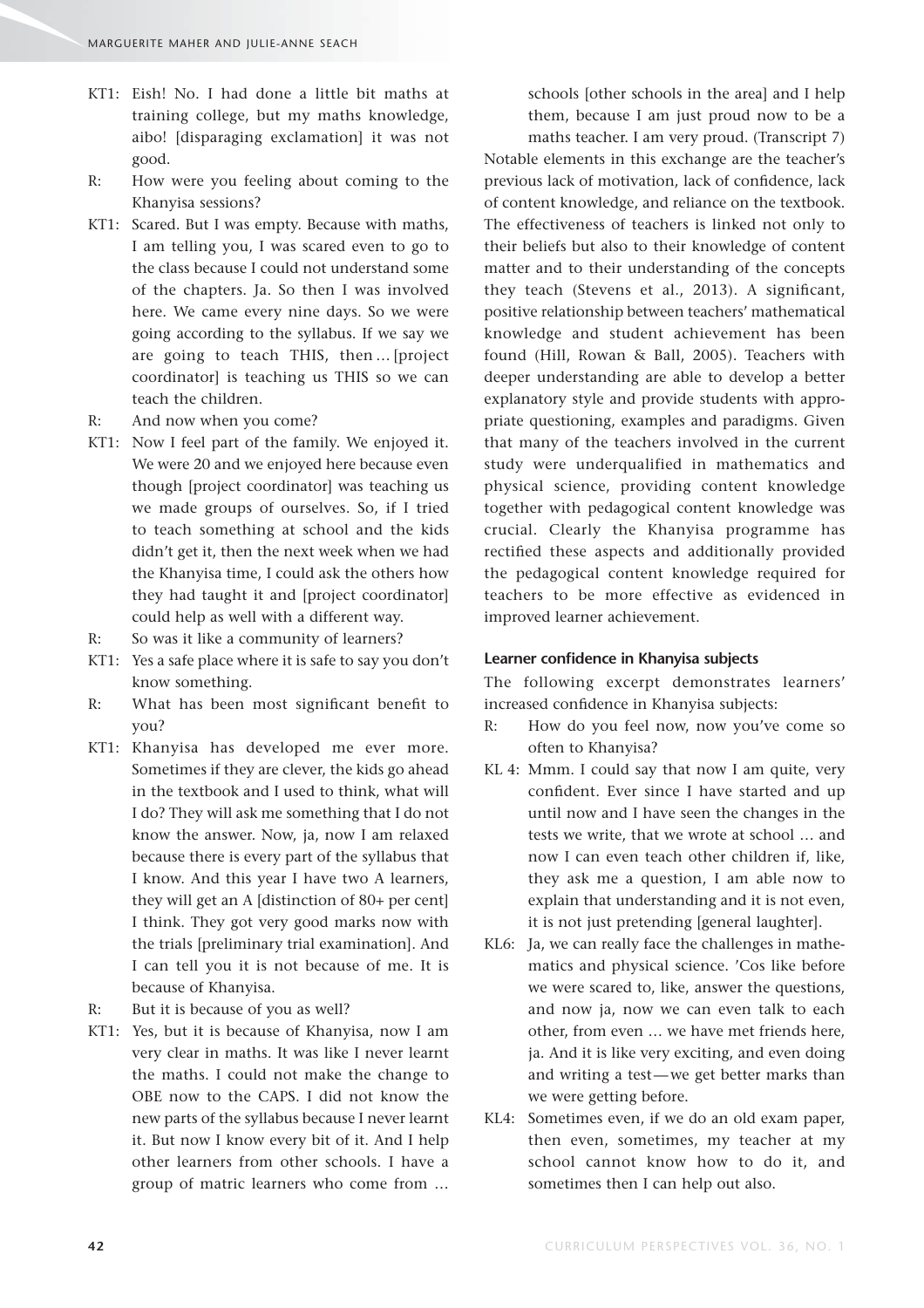KL5: All I can say is that Khanyisa, it has been like a life-saver for us. It has been really good to us. It has helped us a lot. I am now even confident, like she said, to answer. I am now even excited to write my exam, but then, before, I was even like too scared to know what was going to come out. I was like a-shaking in my paper, but now I am just relaxed and just understand things, not just memorise things and write it down and hope it is the best thing to write, like before. (Transcript 2)

#### **The 'killer subjects' slain**

Khanyisa learners were extremely grateful for the opportunities that lay before them, with their increased grades in what they termed the 'killer subjects' of mathematics and physical science. This reference to the killer subjects was made several times by all participant groups, just the terminology differed somewhat. For the learners, the term 'killer subjects' captures well the difficulty they experience with them as reflected in the exit examination results, but also, poignantly, the end consequence if they do not do well in mathematics and science — a future killed off. Peer tutors referred to them as 'problem subjects' while facilitators and Khanyisa teachers referred to them as the 'gateway subjects' as they are indeed the gateway to further higher education study for all learners in South Africa.

While statistics reflect a decrease in the number of learners choosing mathematics as opposed to mathematics literacy (Department of Basic Education, 2011), with initiatives such as the Khanyisa programme, it will not be only learners from previously advantaged schools who can access the new curricula under CAPS, but also those from disadvantaged backgrounds.

#### **Positives for Khanyisa learners**

Positive outcomes noted by Khanyisa learners include their increased achievement percentages, their improved sense of self-efficacy, their capacity to now apply for scholarships for university study, vastly improved employment prospects, and the flow-on effect resulting in improvement in other curriculum areas because of their self-belief, increased motivation, and improved English literacy. Several of these elements are captured in the following exchange: R: So, what do you want to do next year? KL14: My first choice is medicine, second is pharmacy. R: Where do you want to study?

- KL14: I have applied to UKZN [University of KwaZulu-Natal].
	- KL15: My dream is to be an accountant. Before with my maths only 40, 50, I could not get in. Now, I am up in the high B [70–79 per cent] and sometimes A [80+ per cent] so I hope I will get in.
	- KL13: I want to go to teacher training college.
	- R: And do you think you will get in?
	- KL13: Yes, I have been accepted, last week. From Khanyisa my maths and physical science marks are good. But also, my English is much better now from Khanyisa. Here all the teaching is in English.
	- R: At your school, is the teaching also in English?
	- KL13: Yes, sometimes English, but a lot also isiZulu, most of the time. Now from Khanyisa my English is much better. Now if I read the textbook I can understand what is there. Before, I just tried to learn it off by heart, but I did not know what I was learning. So now, I am doing better in everything, not just maths and physical science. Now, I have got into the teacher training college. (Transcript 5)

As noted by Fowler and Poetter (2004), student's performance in secondary school leaving examinations has direct influence on their study and employment opportunities. As noted in the exchange above, these Khanyisa learners have brighter prospects than before the program thus countering the endemic disadvantage.

# **Goodwill fundamental to the Khanyisa programme**

The first excerpt quoted previously, from an interview with a Khanyisa teacher, highlights the element of goodwill and the sense of responsibility she feels to assist wherever she can, even running sessions in the evenings for learners from other disadvantaged schools in her area. This wish to contribute is also evidenced by Khanyisa learners:

- KL7: I am enjoying maths, now I am getting 90 per cent; before I was getting 30 and now 90.
- KL9: I was getting 40, 50, but now it is much better, it is much better to share. I am the highest in my class, in distinction [80 per cent], so I also am helping my friends at school.
- R: So you are teaching the other learners in your school what you have learned here at Khanyisa?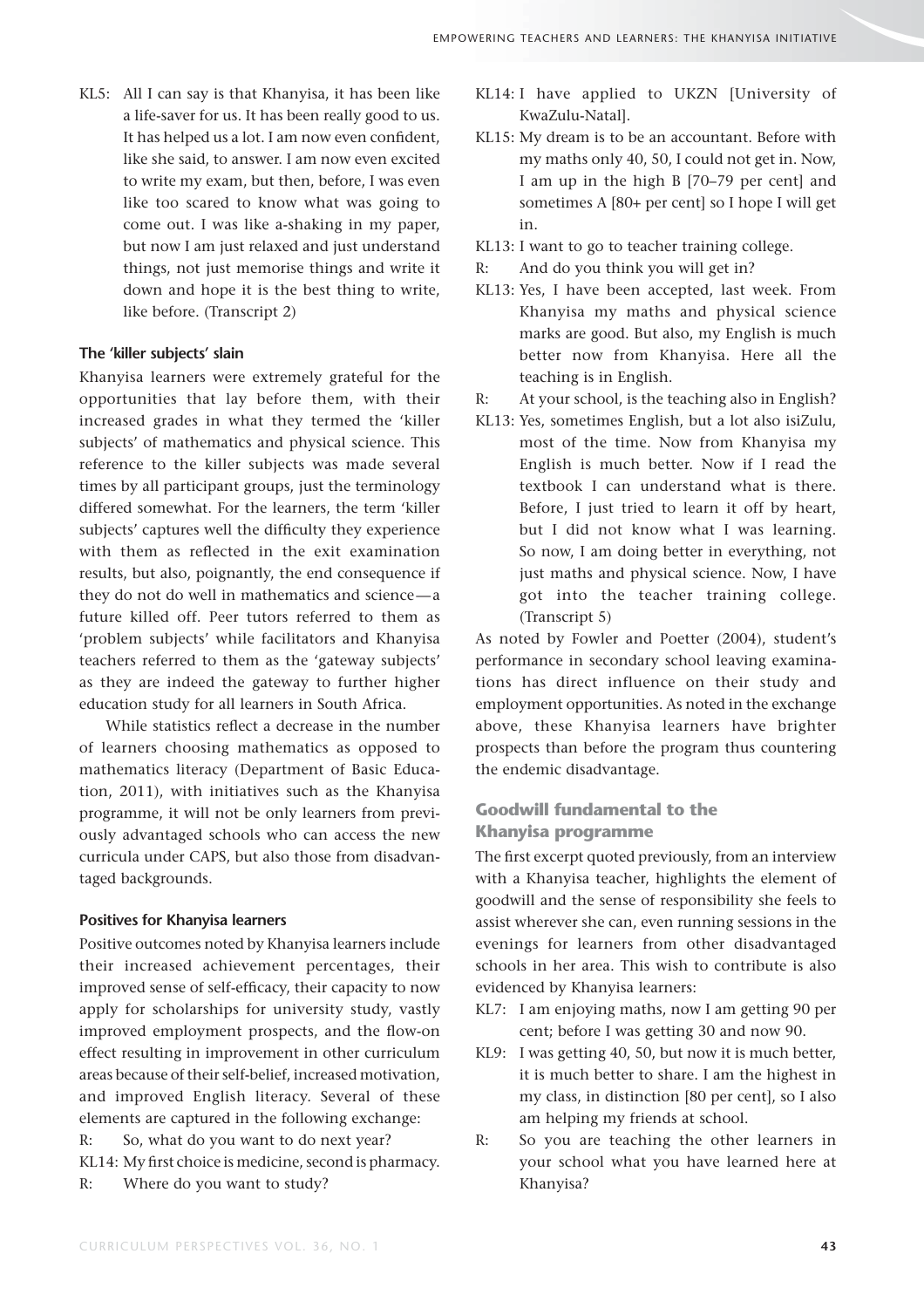KL9: Ja, so I will get a distinction, but I am helping the others also to do better. So, at Khanyisa I can learn, but teach too. Because I am teaching the other learners at my school. Um, they can understand sometimes, but then some do not understand. So, then I must start again and think to find another way to say it. And I think it is the teaching that has made me to understand even better and I am so happy that I will do well, but it makes me more happy even that I can help some other people who did not come to Khanyisa. (Transcript 3)

This theme of the learners' understanding being so much better that they feel empowered to help other learners, pervaded most interviews. Khanyisa learners were deeply aware of what the opportunity to study at Khanyisa meant for them and their futures and the sense of obligation they felt to assist, back in their schools, learners who had not been provided this opportunity. The whole Khanyisa programme epitomises self-sacrifice: the project coordinator and other facilitators give of their time on Saturdays to undertake the Khanyisa teaching, over and above a heavy teaching load and co-curricular commitments within their school; learners from the advantaged school commit to giving up their Saturdays to act as peer tutors for the year; Khanyisa teachers contribute to peers and learners from other remote schools; and the Khanyisa learners' attendance was nearly 100 per cent.

#### **Conclusion**

Disadvantage and barriers to accessing the curriculum are the reality for many learners in KwaZulu-Natal. The Khanyisa programme addresses these challenges and has had positive outcomes on a number of levels.

As the curriculum has changed in South Africa to include aspects that were previously absent, the Khanyisa programme has been able to empower Khanyisa teachers to become confident in all aspects of the curriculum. At the same time, Khanyisa teachers have been provided with the requisite pedagogical content knowledge to more successfully teach disadvantaged learners in their under-resourced schools.

From the Khanyisa learners' perspective, their mathematics, physical science and business studies grades have improved substantially, leading to improved career prospects. As one learner (KL8) noted: "I am the first person in my family to go to Grade 12 and I will be the first person in my family to go to the university. Then I can get a good job and we will not live any more in a zinc shack with no water."

The Khanyisa programme has severed several of the Hydra's 'disadvantage' heads most effectively. While a demonstrably successful model in its implementation, it is vulnerable on two fronts. Firstly, the programme relies on donations to fund learner and teacher attendance at the advantaged school so does not have long-term assurance in this regard; and secondly, it relies on the goodwill of staff and learners at the advantaged school to provide the teaching and peer tutoring who freely give of their time and expertise. This is laudable and reflective of much goodwill that exists in South Africa, but sustainability of the programme remains a concern.

The Khanyisa programme essentially developed from the vision and dedication of the project coordinator and has grown from there. Funders contribute financially; teachers contribute time and expertise to teach on Saturdays; schoolboys contribute their time and knowledge as peer tutors on Saturdays; and the advantaged school contributes venues for Khanyisa sessions. It is a highly successful programme. Long may it continue. The positives and challenges are presented here so that others from a position of advantage who may wish to make a wider contribution, could consider this model which has now been tried and tested in three iterations over six years.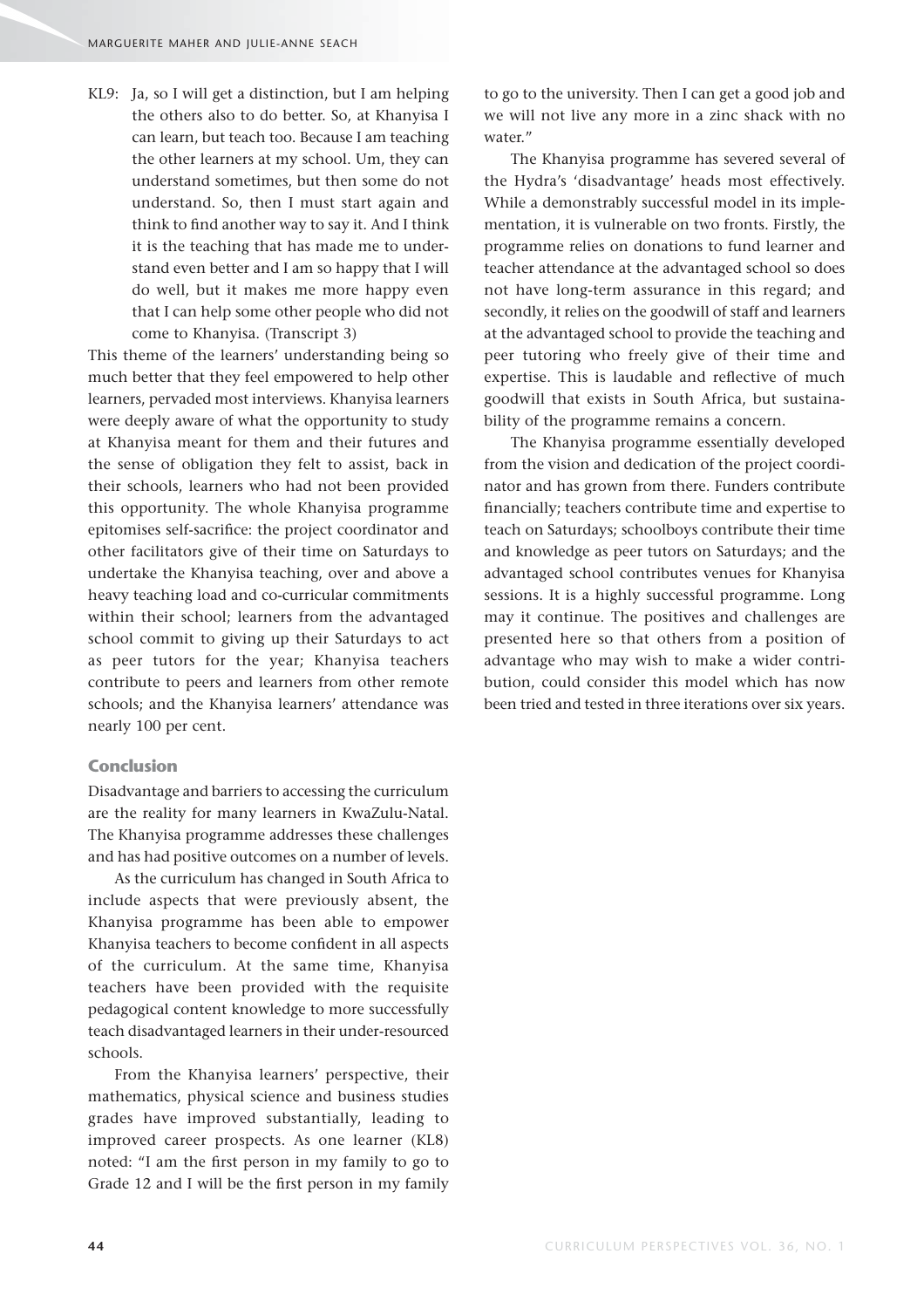#### **References**

- Aliakbari, M. & Jamalvandi, B. (2010). The impact of 'role play' on fostering EFL learners' speaking ability: A task-based approach. Pan-Pacific Association of Applied Linguistics, *14*(1), 15–29.
- Anyon, J. (1980). Social Class and the Hidden Curriculum of Work. *Journal of Education*, *162*(1), 67–92.
- Ary, D., Jacobs, L.C., Sorensen, C. & Walker, D.A. (2014). *Introduction to research in education* (9th ed.). Wadsworth, CA: Congage Learning.
- Berry, R.A.W. (2006). Inclusion, power, and community: Teachers and students interpret the language of community in an inclusion classroom. *American Educational Research Journal*, *43*(3), 489–529.
- Brock-Utne, B. (2000). *Whose education for all? The recolonization of the African mind*. New York: Falmer Press.
- Chisholm, L. & Wildeman, R. (2013). The politics of testing in South Africa. *Journal of Curriculum Studies*, *4*(1), 89–100. DOI: http://dx.doi.org/10.1080/00220272.2012.755710
- Cohen, L., Manion, L. & Morrison, K. (2011). *Research methods in education* (7th ed.). New York: Routledge.
- Collins, K. & Millard, M. (2013). Transforming education in South Africa; Comparative perceptions of a South African social work learning experience. *Educational Review*, *65*(1), 70–84.
- Commonwealth Scientific and Industrial Research Organisation [CSIRO] (Producer). (2008). CSIRO Mathematical and Information Sciences. Retrieved from http://www.cmis. csiro.au/positions.vacant/for\_printing/5ThingsMaths\_ Aug08\_updated.pdf
- Connell, R. (1993). *Schools and Social Justice*. Philadelphia, PA: Temple University Press.
- Connell, R. (2012). Just education. *Journal of Education Policy*, *27*(5), 681–683. DOI: 610.1080/02680939.02682012.0271 0022
- Cooper, B. & Dunne, M. (1999). *Assessing children's mathematical knowledge: Social class, sex and problem solving*. London: Open University Press.
- Cooper, B. & Harries, A.V. (2005). Making sense of realistic word problems: portraying working class 'failure' on a division with remainder problem. *International Journal of Research & Methods in Education*, *28*(2), 147–169.
- Cross, M., Mungadi, R. & Rouhani, S. (2002). From policy to practice: Curriculum reform in South African education. *Comparative Education*, *38*(2), 171–187.
- Department of Basic Education. (2011). *Report on the Senior Certifi cate Examination 2011. Technical Report*. Pretoria, South Africa: Author.
- Department of Education. (2003). *National curriculum statements. Grades 10–12 (General). Mathematics literacy*. Pretoria, South Africa: Author.
- Department of Education. (2001). *National strategy for mathematics, science and technology education in General and Further Education and Training*. Pretoria, South Africa: Author.
- Department of Education. (1997). *Curriculum 2005*. Pretoria, South Africa: Author.
- Donnelly, K. & Wiltshire, K. (2014). *Review of the Australian Curriculum – Final Report*. Canberra: Australian Government.
- Favish, J. & Hendry, J. (2010). UCT's admission policies: Is the playing field level? South African Journal of Higher Education, *24*, 268–297.
- Fowler, F.C. & Poetter, T. S. (2004). Framing French Success in Elementary Mathematics: Policy, Curriculum, and Pedagogy. *Curriculum Inquiry*, *34*(3), 283–314.
- Fullan, M.G. (2003). Implementing change at the building level. In W. Owings & L. Kaplan (Eds), *Best practices, best thinking, and emerging issues for school leadership* (pp. 31–36). Thousand Oaks, CA: Sage.
- Hattie, J. (2012). *Visible learning for teachers: Maximising impact on learning*. New York: Routledge.
- Healy, L. & Powell, A.B. (2013). Understanding and Overcoming "Disadvantage" in Learning Mathematics. *Springer International Handbooks of Education*, *27*(21 Sept. 2012), 69–100.
- Hill, H.C., Rowan, B. & Ball, D.L. (2005). Effects of teachers' mathematical knowledge for teaching on student achievement. *American Educational Research Journal*, *42*(2), 371–406.
- Jansen, J.D. (1998). Curriculum reform in South Africa: A critical analysis of outcomes-based education. *Cambridge Journal of Education*, *28*(3), 321–331.
- Jindra, M. (2014). The Dilema of Equality and Diversity. *Current Anthropology*, *55*(3), 316–334.
- Jorgensen (Zevenbergen), R. & Niesche, R. (2008). Equity, mathematics and classroom practice: developing rich mathematical experiences for disadvantaged students. Australian Primary Mathematics Classroom, *13*(4), 21–27.
- Kelly, S. (2007). Race, social class, and student engagement in middle school English classrooms. *Social Science Research*, *37*(2), 434–448. Retrieved from http://www.sciencedirect. com/science?\_ob=ArticleURL&\_udi=B6WX8- 4PP7R3Y-1&\_user=10&\_rdoc=1&\_fmt=&\_orig=search&\_ sort=d&view=c&\_version=1&\_urlVersion=0&\_userid=10& md5=3ae37b6f1505e7c5660ce9d86bd2a189
- Maher, M. (2007). *Inclusive education a decade after democratisation: The educational needs of children with disabilities in KwaZulu-Natal.* Doctoral thesis retrieved from http://aut. researchgateway.ac.nz/handle/10292/362.
- Mistretta, R.M. (2004). *Student Attitudes and Perspectives Involving Mathematics in Elementary and Middle School Settings.* Paper presented at the North American Chapter of the International Group for the Psychology of Mathematics Education, Delta Chelsea Hotel, Toronto, Ontario, Canada. Retrieved from http://www.allacademic.com/meta/p\_mla\_ apa\_research\_citation/1/1/7/5/1/p117513\_index.html.
- Montoya, D. (2014). *Child disadvantage in NSW: recent findings*. NSW Parliamentary Research Service. Retrieved from http:// www.parliament.nsw.gov.au/prod/parlment/publications. nsf/key/ChilddisadvantageinNSW:recentfindings/\$File/ Child+disadvantage+in+NSW+-+recent+findings.pdf.
- Msibi, T. & Mchunu, S. (2013). The knot of curriculum and teacher professionalism in postapartheid South Africa. *Education As Change*, *17*(1), 19–35.
- Nakabugo, M.G. & Sieborger, R. (2001). Curriculum reform and teaching in South Africa: Making a 'paradigm shift'? *International Journal of Educational Development*, *21*(1), 53–60.